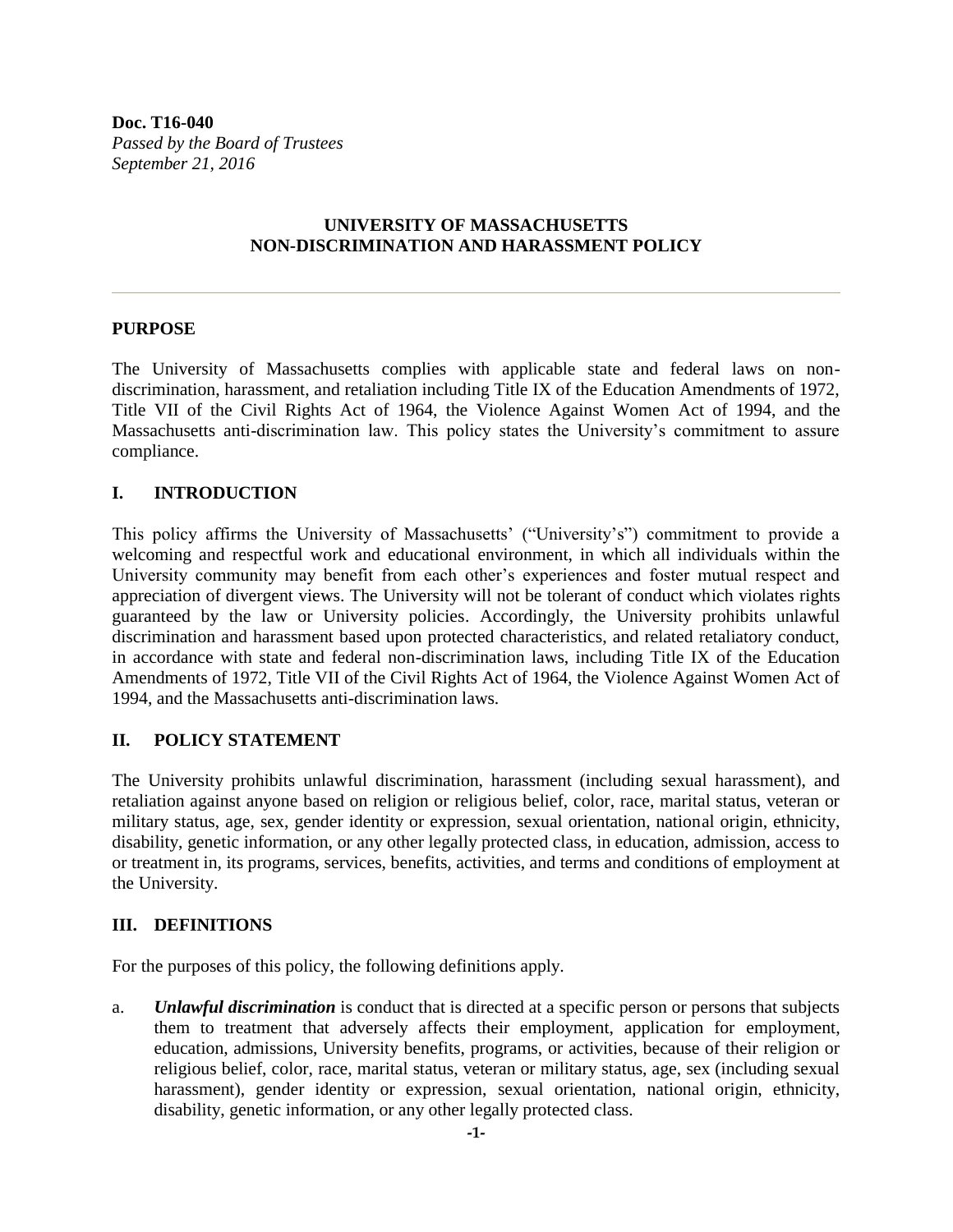- b. *Harassment* is conduct by a person or persons against another person or persons based upon their legally protected class that adversely has the effect of:
	- (i) Unreasonably interfering with a person or person's employment, educational benefits, academic grades or opportunities, or participation in University programs or activities; or
	- (ii) Unreasonably interfering with a person or person's work or academic performance; or
	- (iii) Creating an intimidating, hostile, or offensive working or academic environment.
- c. *Sexual Harassment* is unwelcome conduct of a sexual nature when:
	- (i) Submission to such conduct is made either explicitly or implicitly a term or condition of an individual's employment, education, or participation in University programs or activities; or
	- (ii) Submission to or rejection of such conduct by a person or persons is used as a basis for employment or educational decisions affecting such person or persons, or participation in University programs or activities; or
	- (iii) Such conduct unreasonably interferes with a person or person's work or academic performance; interferes with or limits a person or person's ability to participate in or benefit from a work or academic program or activity; or creates an intimidating, hostile, or offensive working or academic environment.
- d. *Retaliation* is the interference through intimidation, including threats, coercion, or unlawful discrimination, with an individual's right or privilege secured under the law [Title IX of the Education Amendments of 1972, Title VII of the Civil Rights Act of 1964, the Violence Against Women Act of 1994, the Massachusetts anti-discrimination laws, or other laws] or interfering with an individual's right to make a complaint, testify, assist, or participate in any manner in an investigation, proceeding or hearing, or to intervene to prevent a violation of this policy.

Any member of the University community who engages in unlawful discrimination, harassment (including sexual harassment), or retaliation in violation of this policy may be subject to disciplinary or other action. The campuses shall develop campus policies and complaint and investigatory procedures that will provide an equitable and prompt resolution of a complaint and make recommendations for disciplinary or other action.

This policy applies to all members of the University community, including students, employees, faculty, applicants for admissions and employment, contractors, volunteers, and visitors.

# **IV. RESPONSIBILITIES**

Chancellors and the Senior Vice President for Administration & Finance and Treasurer for the President's Office are directed to disseminate this policy within their communities.